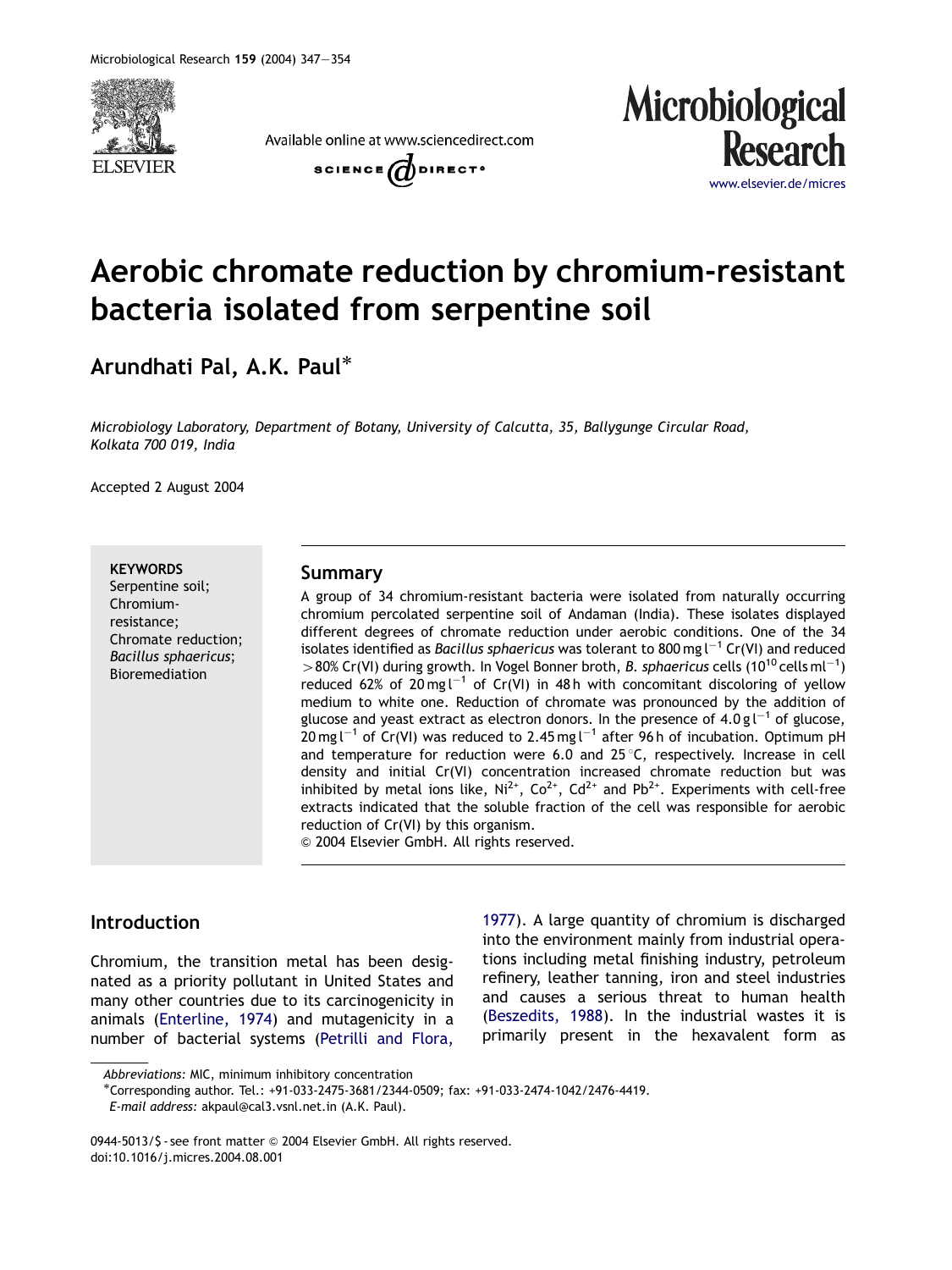divalent oxyanions, chromate (CrO $^{2-}_{4}$ ) and dichromate  $(Cr_2O_7^{2-})$ . Hexavalent chromium,  $[Cr(V)]$  is highly soluble in water and toxic for most organisms due to their strong oxidizing nature (Yassi and Nieboer, 1988), while trivalent chromium [Cr(III)] is less toxic and forms insoluble oxides and hydroxides above pH 5.0 and is impermeable to biological membranes (Rai et al., 1987).

The conventional methods to detoxify and remove Cr(VI) from the environment involve chemical reduction followed by precipitation, ion exchange and absorption on coal, activated carbon, alum, kaolinite, and flyash (Ohtake and Silver, 1994). During recent years, many bacteria have been reported to reduce Cr(VI) to Cr(III) under aerobic (Garbisu et al., 1998; Ishibashi et al., 1990), anaerobic (Komori et al., 1989; Pattanapipitpaisal et al., 2001) or both (Mclean and Beveridge, 2001; Srinath et al., 2001) conditions.

Chromate-reducing bacteria have been isolated and characterized mostly from chromium-contaminated soil (Mclean and Beveridge, 2001; Viti et al., 2003), wastewater and industrial effluents (Ganguli and Tripathi, 2001; Pattanapipitpaisal et al., 2001; Srinath et al., 2001). However, reports on the occurrence of Cr(VI)-reducing strains from naturally occurring chromium-percolated ecosystem such as serpentine soil are not common. Serpentine outcrops are metalliferrous soil developed over rocks rich in ferromagnesium minerals and are characteristically enriched with heavy metals like Cr and Ni (Brooks, 1987). Heavy metal-resistant microorganisms from serpentine areas of New Caledonia (Amir and Pineau, 1998; Stoppel and Schlegel, 1995) and Central Italy (Mengoni et al., 2001) were found to differ completely from strains occurring in anthropogenically polluted sites (Stoppel and Schlegel, 1995). Cr-resistant (7 mM) bacteria have been isolated from serpentine outcrops of Italy, but their mechanism of Cr-resistance have not been worked out (Mengoni et al., 2001). Serpentine soils of North and South Andaman Islands (India), particularly in Saddle Hills, Chidyatapu and Rutland are reported to be rich in Cr and Ni (Halder, 1984; Jafri et al., 2003; Roy et al., 1988; Vohra et al., 1989) but no microbiological studies have so far been made on these soils. In this paper, we report for the first time the isolation of Crresistant microorganisms from such naturally chromium-percolated serpentine soil of Andaman and evaluate their Cr(VI) reducing potential. *Bacillus sphaericus* AND303, a new Cr-resistant strain was isolated from this soil and its chromium reduction ability was examined. Further, Cr(VI) reduction by the new isolate was studied by using cell-free extracts.

# Materials and methods

## Isolation of chromium-resistant bacteria

Chromium-resistant bacteria were isolated from soil samples collected in sterile glass containers from serpentine areas of Saddle Hills, Chidyatapu and Rutland Island of Andaman, India. These soils are slightly acidic in nature and contain 1656.4–3495.4 mg Chromium, 3523.8–5115.5 mg Nickel and 255.2–433.4 mg Cobalt per kg of dry soil, whereas, extractable metals (in 0.05 N EDTA) per kg dry soil ranged from 11.96 to 16.84 mg Chromium, 447.7 to 591.9 mg Nickel and 44.9 to 244.7 mg Cobalt. Soil samples were serially diluted and plated on Peptone-Yeast Extract-Glucose (PYG) agar plates amended with 200 mg  $l^{-1}$  Cr(VI) (as  $K<sub>2</sub>CrO<sub>4</sub>$  and incubated at 30 °C for 2–4 days. Chromium-resistant strains representing different colony morphologies were purified on the same agar medium, maintained on Cr(VI) amended PYG slants and stored at  $-20$  °C.

# Evaluation of chromium-resistance

The minimum inhibitory concentration (MIC) of all the Cr(VI)-resistant isolates were determined by broth dilution method (Calomoris et al., 1984) in PYG medium with Cr(VI) concentrations ranging from 200 to 800 mg  $l^{-1}$ . The minimum concentration of metal in the medium inhibiting complete growth was taken as the minimal inhibitory concentration (MIC).

## Chromium reduction experiments

## In culture

Reduction of chromium was determined by inoculating the isolates in PYG broth supplemented with  $50 \text{ mg l}^{-1}$  of Cr(VI) and incubated at  $30^{\circ}$ C under continuous shaking (120 rpm). Reduction was estimated by measuring the decrease in hexavalent chromium in the culture filtrate at regular time intervals following 1, 5-diphenylcarbazide method (Snell and Snell, 1959). Total chromium was measured using a Varian Atomic Absorption Spectrometer (SpectrAA-20Plus). Chromium content of the biomass was determined following digestion in aqua regia at  $80^{\circ}$ C for 2 h.

## By suspended cells

Cells from overnight grown culture were harvested by centrifugation at  $10,000 \times g$  for 10 min at 4 °C, washed and suspended in sterile phosphate buffer (0.2 M; pH 7.0). Reduction of chromate by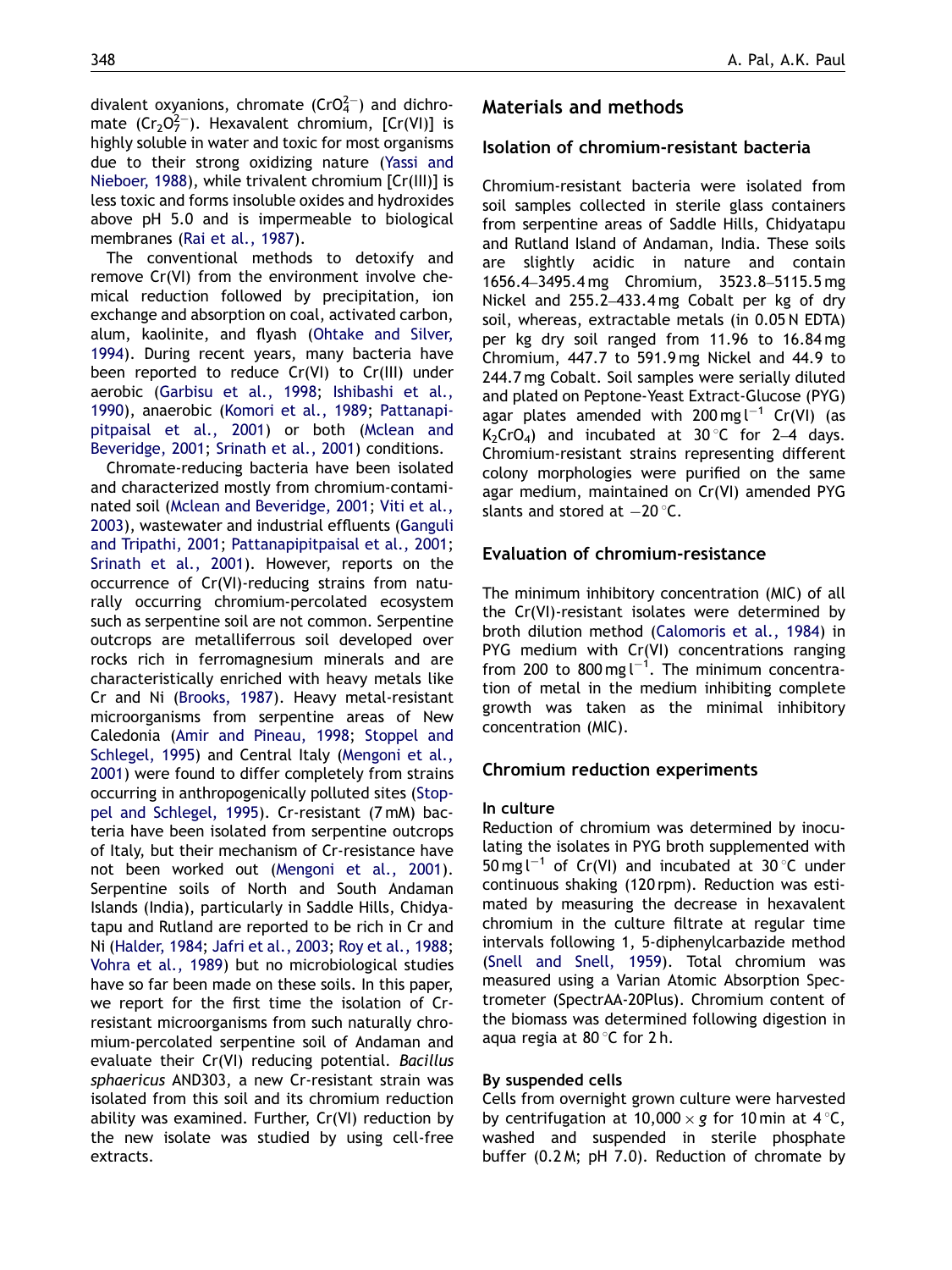suspended cells was determined following the method of Wang and Xiao (1995). Reduction was carried out in sterile medium (20 ml/100 ml flask) containing 20 mg l $^{-1}$  Cr(VI) and a cell density of 10 $^{10}$ cells  $ml^{-1}$ . The flasks were incubated at 30  $^{\circ}$ C under continuous shaking (120 rpm) and hexavalent chromium was estimated following usual method.

#### With cell-free extracts

Cell-free extracts were prepared following the procedure as described by Wang and Xiao (1995). Washed cells from overnight grown culture were suspended in phosphate buffer (pH 7.0) at 5% the original culture volume and disrupted in an ice-bath using an ultrasonic probe. The sonicate was centrifuged at  $12,000 \times g$  for 10 min at 4 °C to obtain supernatant  $(S_{12})$  and pellet  $(P_{12})$ . A second supernatant  $(S_{32})$  and pellet  $(P_{32})$  were prepared by centrifuging  $S_{12}$  fraction at 32,000  $\times$  g at 4 °C for 20 min. Fraction  $S_{32}$  was further centrifuged at  $150,000 \times g$  (Hitachi Automatic Preparative Ultracentrifuge 70P-72) at  $4^{\circ}$ C for 40 min to yield the  $S<sub>150</sub>$  supernatant and pellet (P<sub>150</sub>). The pellets (P<sub>12</sub>,  $P_{32}$  and  $P_{150}$ ) were re-suspended in phosphate buffer at 5% the original culture volume. Cell-free extracts or pellet suspensions (10 ml), dispensed in  $\frac{1}{2}$  online to provide the process (compared by  $1^{-1}$  of Cr(VI) were incubated at  $30^{\circ}$ C under continuous shaking (120 rpm) and residual Cr(VI) was measured at regular time interval.

## Results

In search for chromium-resistant microorganisms, a total of 34 Cr-resistant bacteria were isolated from serpentine soil following dilution and plating on media amended with  $200 \text{ mg l}^{-1}$  Cr(VI). The majority (about 62%) of these isolates showed an MIC value of  $>600 \text{ mg l}^{-1}$  Cr(VI), but only about 9% of

Isolate AND303, the most potent one, was selected to determine the effect of various environmental factors on chromate reduction. The bacterium was Gram-positive, peritrichously flagellated, rod-shaped, aerobic, and formed terminal endospores. Physiological and biochemical characteristics of the isolate are described in Table 2. Based on comparison of characters as described in Bergey's Manual of Systematic Bacteriology (Claus and Berkeley, 1989) the isolate was tentatively identified as *Bacillus sphaericus*.

Chromate reduction by washed cells of AND303 was studied in Vogel Bonner (VB) and Minimal salts (MS) broth supplemented with  $20 \text{ mg } l^{-1}$  of Cr(VI). Significant discoloration of the medium along with 62% reduction of Cr(VI) was recorded in VB broth, while it was comparatively much lower in MS broth (Fig. 1). Chromate reduction in either of the media was without any significant growth. Screening of electron donors in VB broth has indicated pronounced Cr(VI) reduction with glucose and yeast extract. However, cells of *B. sphaericus* were able to utilize a variety of other organic compounds like amino acids, organic acids and complex nitrogenous substances as electron donors during Cr(VI) reduction, but comparatively to a lesser extent. Identical experiments with autoclaved cells failed to detect Cr(VI) reduction (data not shown). The rate of reduction, irrespective of electron donors tested, was faster during the initial stages (24h) of incubation, which slowed down gradually with time. Glucose  $(1.0 \text{ g l}^{-1})$  alone reduced 20 mg l<sup>-1</sup> Cr(VI) to  $8.9 \text{ mg}$ l<sup>-1</sup> in 24h at the rate of 0.46 mg

Table 1. Screening of chromium resistant bacteria from serpentine soil for chromate reduction

| $MICa (mg l^{-1})$ | No. of isolates | Percent reduction of $Cr(VI)^b$ |           |           |      |  |
|--------------------|-----------------|---------------------------------|-----------|-----------|------|--|
|                    |                 | $<$ 40                          | $40 - 60$ | $60 - 80$ | > 80 |  |
| > 800              |                 |                                 |           |           |      |  |
| 601-800            | 18              | 13                              |           |           |      |  |
| 400-600            | 9               |                                 |           |           |      |  |
| $< 400$            | 4               |                                 |           |           |      |  |
| Total              | 34              | 21                              |           |           |      |  |

<sup>a</sup>MIC of isolates was determined by broth dilution method in PYG medium.

<sup>b</sup>Chromate reduction was measured by 1,5-diphenylcarbazide method.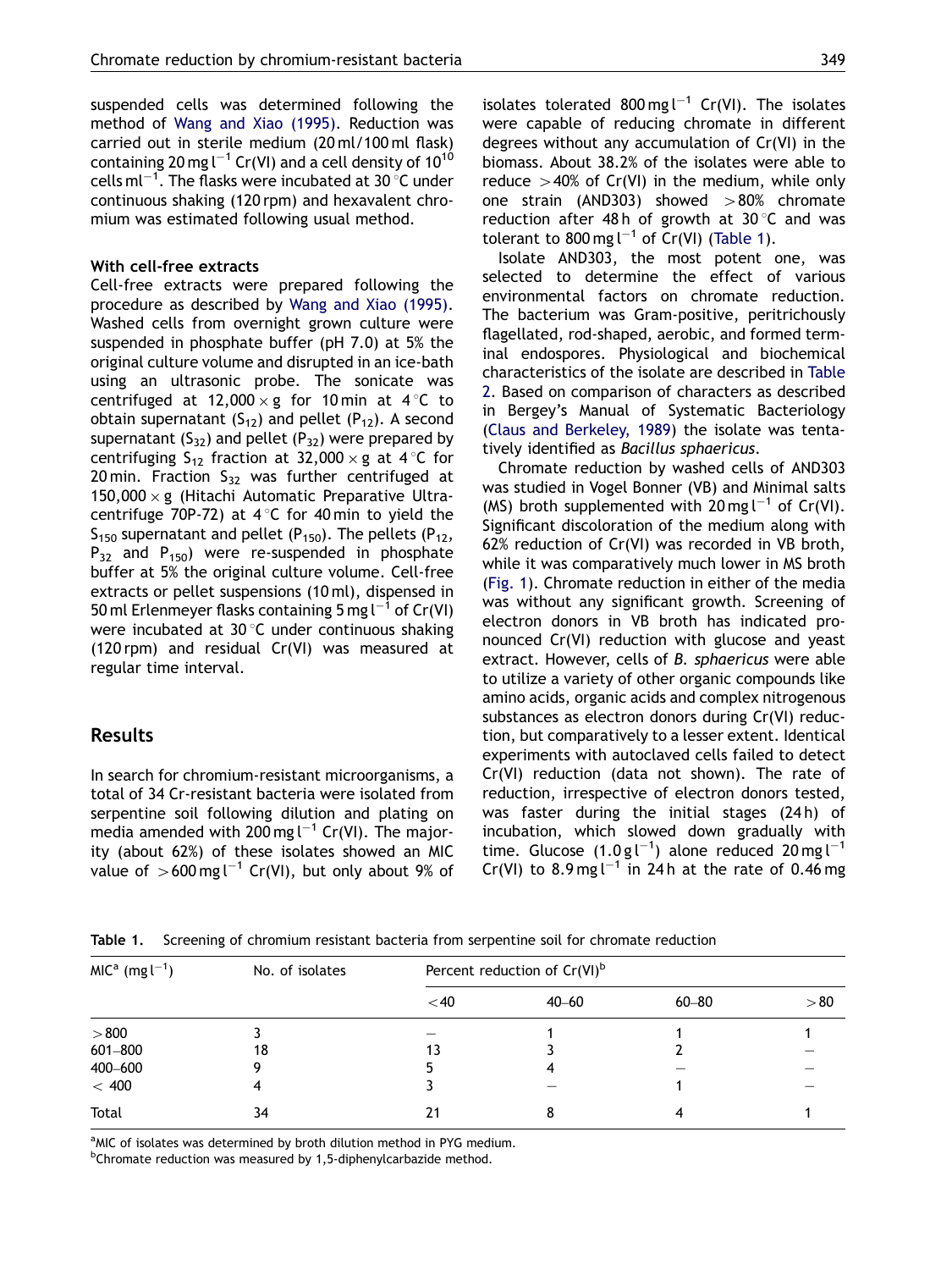| Table 2. |  | Morphological, physiological and biochemical characteristics of bacterial isolate AND303 |  |  |
|----------|--|------------------------------------------------------------------------------------------|--|--|
|          |  |                                                                                          |  |  |

| Characters                                                                                                                                                                                                                                                                                                                                                                                                                                                                                                                                                                                    | Response                                                                                                                                                                            |
|-----------------------------------------------------------------------------------------------------------------------------------------------------------------------------------------------------------------------------------------------------------------------------------------------------------------------------------------------------------------------------------------------------------------------------------------------------------------------------------------------------------------------------------------------------------------------------------------------|-------------------------------------------------------------------------------------------------------------------------------------------------------------------------------------|
| Morphological characteristics<br>Colony morphology<br>Diffusible pigments<br>Gram reaction<br>Micromorphology<br>Endospore<br>Motility                                                                                                                                                                                                                                                                                                                                                                                                                                                        | White, round with smooth margin<br>None<br>$+$<br>Cells rod shaped, single, $0.6 \times 1.9 \,\text{\ensuremath{\mu}m}$<br>Terminal, round, $0.8-1.0 \,\mu m$ diameter<br>$\ddot{}$ |
| Physiological characteristicss<br>UV fluorescence<br>Growth under aerobic condition<br>Growth under anaerobic condition<br>Growth on Mac Conkey agar<br>Growth in presence of lysozyme<br>Growth pH<br>Growth temperature<br>NaCl tolerance                                                                                                                                                                                                                                                                                                                                                   | $\ddot{}$<br>5.7-11.0, optimum 7.2<br>15-42 °C, optimum 30 °C<br>${<}7%$                                                                                                            |
| <b>Biochemical characteristics</b><br>Production of catalase<br>Production of oxidase<br>Indole production<br>Methyl red test<br>Voges Proskauer test<br>Hydrolysis of starch<br>Hydrolysis of urea<br>Hydrolysis of casein<br>Gelatin liquefaction<br>Oxidation/fermentation (O/F)<br>Nitrate reduction<br>Nitrite reduction<br>$H2S$ production<br>Acid production from: Melibiose, trehalose salicin inositol sorbitol<br>Arabinose, xylose dextrose, fructose, galactose, mannose,<br>rhamnose, lactose, maltose, sucrose, cellobiose, raffinose, inulin,<br>adonitol, mannitol, dulcitol | $\ddot{}$<br>$\ddot{}$<br>$\ddot{}$<br>$\ddot{}$<br>$\ddot{}$                                                                                                                       |

 $+$ , Positive response,  $-$ , negative response.

 $Cr(VI)$   $I^{-1}$  h<sup>-1</sup> while the same for yeast extract was 0.42 mg Cr(VI)  $l^{-1}h^{-1}$  (Table 3). The efficiency of reduction increased with increasing concentration of glucose and about  $20 \text{ mg l}^{-1}$  of Cr(VI) was reduced to  $2.45 \text{ mg}^{-1}$  in the presence of  $4.0 \text{ g}^{-1}$ glucose (Fig. 2). This was accompanied by a sharp decline in glucose level, which was completely exhausted after 60 h of incubation.

The optimum conditions for Cr(VI) reduction by the isolate AND303 were observed at pH 6.0 and 25 °C showing 57.5% and 53.4% reduction after 24 h, respectively (data not shown). Chromate reduction by AND303 increased with increasing cell density and significant reduction was recorded at an initial cell concentration of  $10^{10}$  cells ml<sup>-1</sup> (Fig. 3). The effect of initial Cr(VI) concentration on reduction was investigated over a range of  $10-100$  mg  $l^{-1}$ Cr(VI). The rate of reduction increased with increase in initial Cr(VI) concentration up to  $100 \text{ mg l}^{-1}$  and it was highest [1.42 mg Cr(VI)  $l^{-1}h^{-1}$  over the initial 24h of incubation (Fig. 4). The rates, however, declined with time irrespective of the initial metal concentration. But complete reduction was not achieved even at the lowest concentration  $[10 \text{ mg } l^{-1}$  Cr(VI)] used. The presence of additional heavy metals such as  $Ni^{2+}$ ,  $Co^{2+}$ ,  $Cd^{2+}$ and  $Pb^{2+}$  were in general inhibitory to chromate reduction. Results as summarized in Table 4 showed that  $Ni^{2+}$  at the lowest concentration (20 mg  $l^{-1}$ ) was most toxic. At higher concentration,  $Co<sup>2+</sup>$  also showed a significant decrease in chromate reduction while there was no considerable variation with respect to  $Cd^{2+}$  and  $Pb^{2+}$ .

Chromate reduction occurred with cell-free extracts of AND303 under aerobic condition. The soluble fractions  $(S_{12}, S_{32}$  and  $S_{150})$  were almost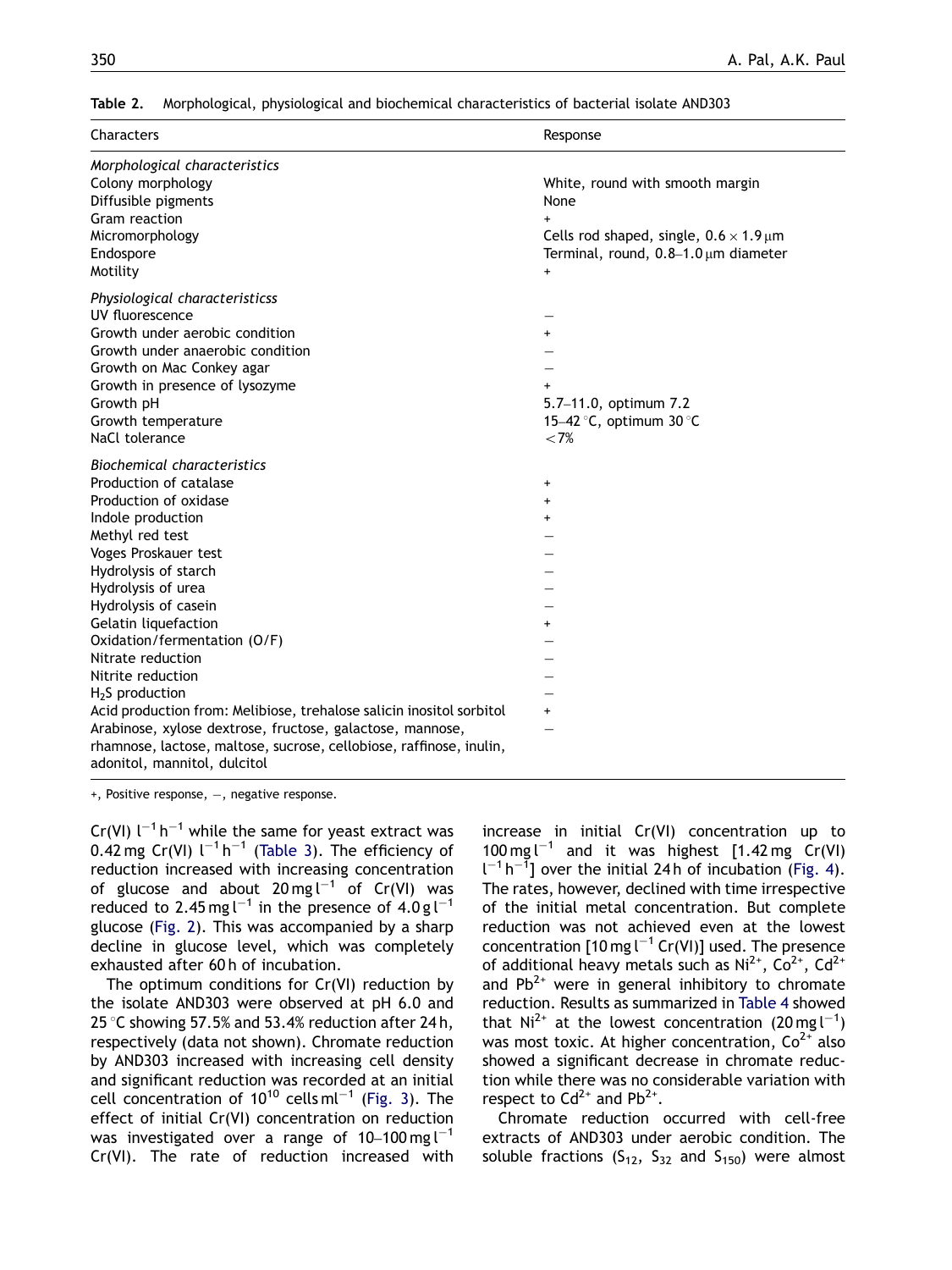equally effective in reducing chromate (Fig. 5) but no significant reduction was detected with the insoluble fractions  $(P_{12}, P_{32}$  and  $P_{150})$ . The active soluble fractions after autoclaving at 15 p.s.i for 15 min, however, failed to show any chromate reduction.

## **Discussion**

Chromium-resistant bacteria capable of reducing chromate have been reported from chromiumpolluted environments (Ganguli and Tripathi,



Figure 1. Changes in residual Cr(VI) and cell density during reduction of chromate by cells of *B. sphaericus* AND303 in Vogel Bonner Broth and Mineral Salts Broth.

not uncommon in serpentine outcrops of Italy (Mengoni et al., 2001). But so far none from serpentine soils have been reported to reduce chromate. The present study has clearly indicated the prevalence of chromate-resistant and reducing bacteria in serpentine soils of Andaman.

The most potent strain (AND303) has been tentatively identified as *B. sphaericus* AND303 by morphological, physiological and biochemical analysis. This bacterium reduced chromate aerobically using glucose as one of the efficient electron donors and was accompanied by a change in yellow color of the medium. Similar changes in color were recorded by Mclean and Beveridge (2001) with *Pseudomonas* CRB5. Aerobic Cr(VI) reduction by *Agrobacterium radiobacter*, *B. cereus*, *Eschericha coli* ATCC33456, and *P. fluorescens* LB300 utilized glucose as the electron donor (Wang and Shen, 1995) and in *Bacillus* sp. 2.7  $g l^{-1}$  of glucose was required to reduce  $20 \text{ mg l}^{-1}$  Cr(VI) to about  $12 \text{ mg}$  l<sup>-1</sup> in 24 h (Wang and Xiao, 1995).

A high cell density has been recommended for significant chromate reduction to occur (Wang and Shen, 1995). As with *Microbacterium* MP30 (Pattanapipitpaisal et al., 2001), the rate of Cr(VI) reduction by the present isolate increased with increase in cell concentration ranging from  $10^7$  to  $10^{10}$  cells ml<sup>-1</sup>. Likewise an initial cell concentration of  $10^{10}$  cells ml<sup>-1</sup> was used for aerobic Cr(VI) reduction by *Bacillus* sp. and *P. fluorescens* LB300 (Wang and Xiao, 1995). The rate of chromate reduction is greatly influenced by the initial Cr(VI) concentration (Pattanapipitpaisal et al., 2001; Shen and Wang, 1994; Wang and Xiao, 1995); however, complete reduction is of rare occurrence even at the lowest concentration of metal. The

Table 3. Screening of electron donor for chromate reduction by suspended cells of *B. sphaericus* AND303

| Electron donor, $1.0 g^{-1}$ | Rate of chromate reduction <sup>a</sup> (mg Cr(VI) $l^{-1}h^{-1}$ )<br>Incubation (h) |       |       |       |  |
|------------------------------|---------------------------------------------------------------------------------------|-------|-------|-------|--|
|                              |                                                                                       |       |       |       |  |
|                              | 24                                                                                    | 48    | 72    | 96    |  |
| Glucose                      | 0.46                                                                                  | 0.30  | 0.22  | 0.17  |  |
| Glycine                      | 0.33                                                                                  | 0.21  | 0.16  | 0.125 |  |
| Na-acetate                   | 0.19                                                                                  | 0.15  | 0.11  | 0.086 |  |
| Na-propionate                | 0.26                                                                                  | 0.17  | 0.13  | 0.105 |  |
| Yeast extract                | 0.42                                                                                  | 0.27  | 0.20  | 0.15  |  |
| Beef extract                 | 0.17                                                                                  | 0.12  | 0.09  | 0.07  |  |
| Peptone                      | 0.18                                                                                  | 0.13  | 0.102 | 0.08  |  |
| Tryptone                     | 0.14                                                                                  | 0.106 | 0.08  | 0.06  |  |

Reduction was not detected when autoclaved cells were used under identical conditions.

<sup>a</sup>Chromate reduction was studied in VB broth with an initial Cr(VI) concentration of 20 mg l<sup>-1</sup>.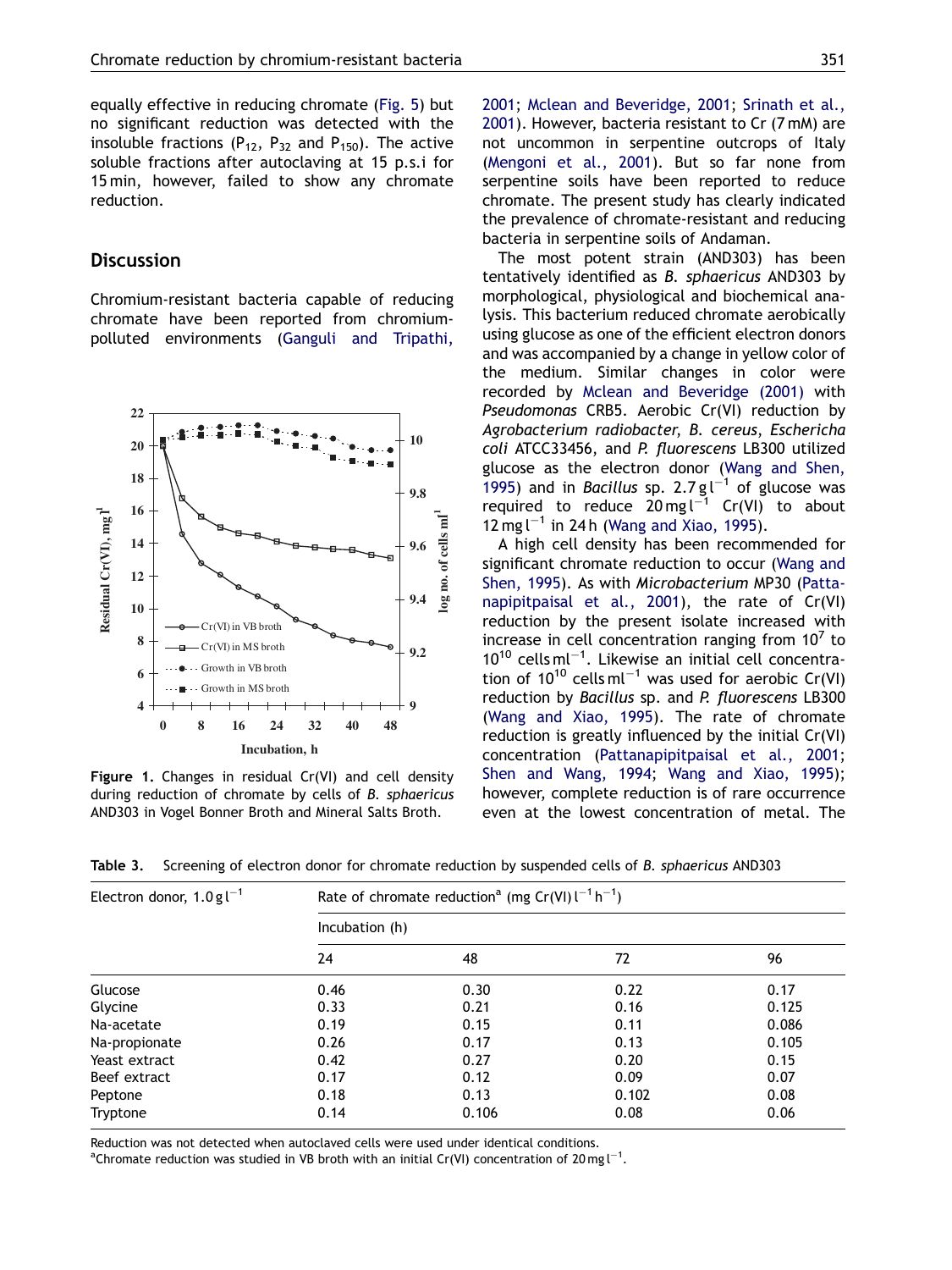

Figure 2. Changes in residual Cr(VI) A and glucose B during the course of chromate reduction by *B. sphaericus* AND303 cells. Reduction was conducted in Vogel Bonner Broth containing 0.5 ( $\leftrightarrow$ -), 1.0 ( $\Box$ -), 2.0 ( $\bullet$ -) and 4.0 ( $\triangle$ -) g l<sup>-1</sup> of glucose, respectively.



Figure 3. Chromate reduction by *B. sphaericus* AND303 as influenced by cell density.

present isolate AND303, likewise failed to cause complete reduction even at initial concentration of 10 mg  $l^{-1}$  Cr(VI). Presence of divalent metal ions such as  $Ni^{2+}$ ,  $Co^{2+}$ ,  $Cd^{2+}$  and  $Pb^{2+}$  were inhibitory to chromate reduction by the bacterium. Nickel, which is prevalent in serpentine soil, was most toxic. Chromate reduction by *E. coli* ATCC33456, however was unaffected by  $Cd^{2+}$  and Pb<sup>2+</sup> at a concentration range of  $1-20$  mg l<sup>-1</sup> (Shen and Wang, 1994).



Figure 4. Influence of Cr(VI) concentration on the rate of chromate reduction by *B. sphaericus* AND303 cells in suspension. (Rates were determined based on chromate reduction within corresponding incubation period.)

The present findings suggest that a soluble component of the cell-free extract was responsible for chromate reduction by the isolate AND303, which corroborates the earlier studies with *E. coli* (Shen and Wang, 1994); *D. vulgaris* (Lovley and Phillips, 1994); *P. putida* (Ishibashi et al., 1990) and *Bacillus* QC1-2 (Campos et al., 1995). Garbisu et al. (1998) have shown that reduction of chromate by *B. subtilis* was effected by a constitutive system associated with the soluble protein fraction and not with the membrane fraction. Membrane associated Cr(VI) reductase activity, however, was detected in anaerobic bacteria *Enterobacter cloacae* (Wang et al., 1990).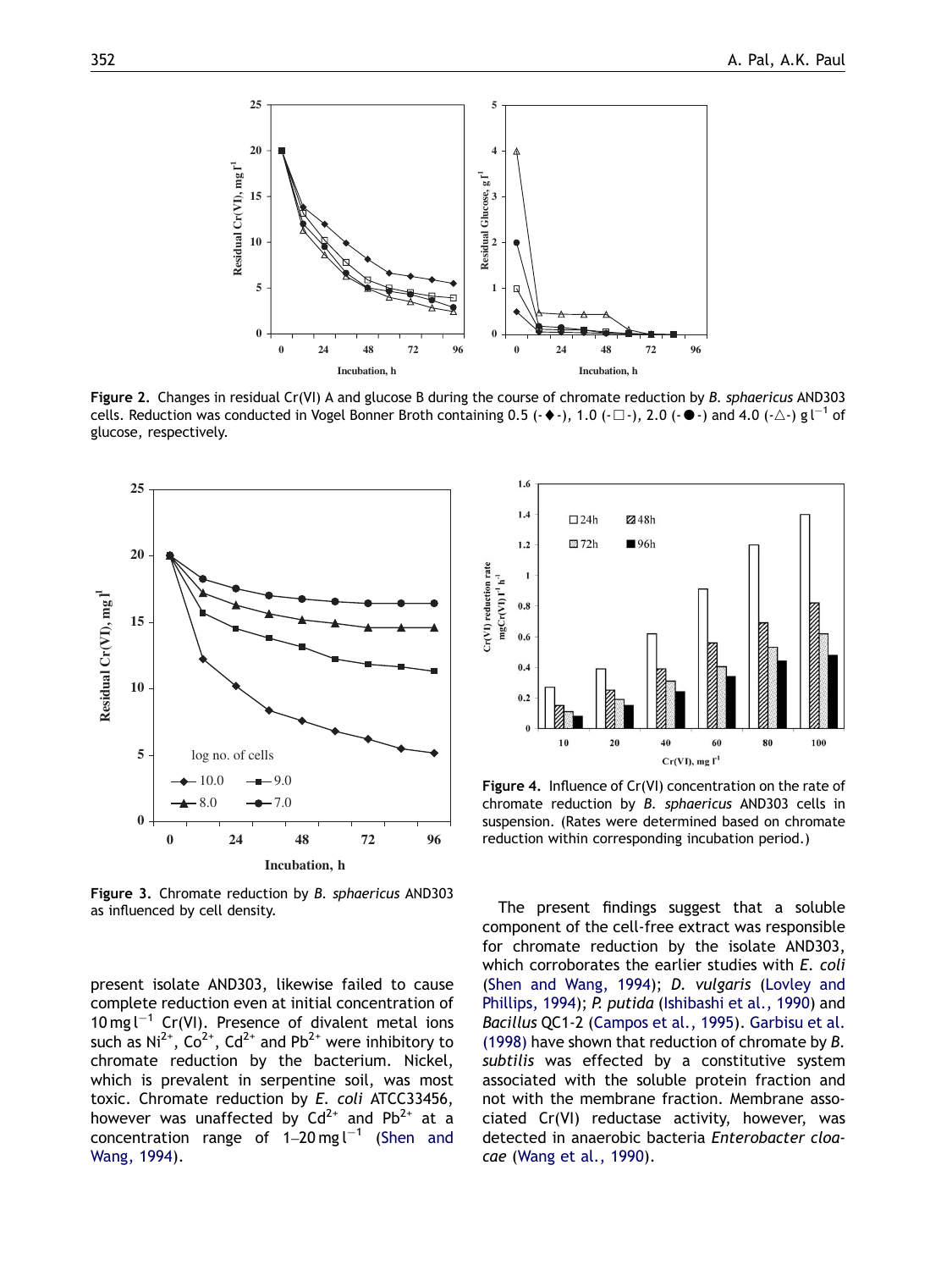Table 4. Effect of heavy metal supplementation on chromate reduction by *B. sphaericus* AND303 cells

| Metal added     | Initial<br>concentration <sup>a</sup><br>$(mg l^{-1})$ | Percent Cr(VI)<br>reduced <sup>b</sup> |
|-----------------|--------------------------------------------------------|----------------------------------------|
| Cr(VI)          | 20                                                     | 47.2                                   |
| $Ni(II)+Cr(VI)$ | 20 (20)                                                | 29.25                                  |
| $Ni(II)+Cr(VI)$ | 100(20)                                                | 27.5                                   |
| $Co(II)+Cr(VI)$ | 20 (20)                                                | 41.75                                  |
| $Co(II)+Cr(VI)$ | 100(20)                                                | 26.0                                   |
| $Pb(II)+Cr(VI)$ | 20 (20)                                                | 35.0                                   |
| $Pb(II)+Cr(VI)$ | 100(20)                                                | 35.0                                   |
| $Cd(II)+Cr(VI)$ | 20 (20)                                                | 36.0                                   |
| $Cd(II)+Cr(VI)$ | 100 (20)                                               | 35.0                                   |

<sup>a</sup>Values in parenthesis represent Cr(VI) concentration.

<sup>b</sup>Chromate reduction was measured by 1,5-diphenylcarbazide method after 24 h of incubation.



Figure 5. Chromate reduction using cell-free extracts  $[S_{12} (\cdot \Box \cdot), S_{32} (\cdot \Box \cdot), S_{150} (\cdot \triangle \cdot)$  and autoclaved  $S_{150} (\cdot \triangle \cdot)$ )] and pellet suspension P<sub>150</sub> (-●-) of *B. sphaericus* AND303. (Autoclaved  $S_{12}$  &  $S_{32}$  and  $P_{12}$  &  $P_{32}$  were without any Cr(VI) reductase activity and are not shown in the figure.)

The results thus obtained have characterized and identified a new chromate-resistant and Cr-reducing strain, *B. sphaericus* AND303 from serpentine soil, which has established that chromium-resistant bacteria are prevalent in naturally chromatepercolated ecosystem and possess equal potential of reducing chromate under aerobic condition, a process of environmental and biotechnological significance. However, the role of this bacterium in reducing Cr(VI) in serpentine soil and leaching of metals from serpentine minerals is yet to establish.

## Acknowledgements

The authors thankfully acknowledge Prof. P.K. Mukherjee and Mr. Suman Dutta, Department of Botany, University of Calcutta for Atomic Absorption Spectrometry studies. The authors are grateful to Ministry of Environment and Forest, Government of India for financial support.

#### References

- Amir, H., Pineau, R., 1998. Effect of metals on the germination and growth of fungal isolates from New Caledonian ultramafic soils. Soil Biol. Biochem. 30, 2043–2054.
- Beszedits, S., 1988. Chromium removal from industrial wastewaters. In: Nriagu, O., Nieboer, E. (Eds.), Chromium in the Natural and Human Environments. Wiley, New York, pp. 232–263.
- Brooks, R.R., 1987. Serpentine and its Vegetation: A Multidisciplinary Approach. Croom-Helm, London.
- Calomoris, J.J., Armstrong, T.L., Seidler, R.J., 1984. Association of metal-tolerance with multiple antibiotic resistance of bacteria isolates from drinking water. Appl. Environ. Microbiol. 47, 1238–1242.
- Campos, J., Martinez-Pacheco, M., Cervantes, C., 1995. Hexavalent-chromate reduction by a chromate resistant *Bacillus* sp. Antonie Van Leeuwenhoek 68, 203–208.
- Claus, D., Berkeley, R.C.W., 1989. Genus *Bacillus*. In: Sneath, P.H.A., Mair, N.S., Sharpe, M.E., Holt, J.G. (Eds.), Bergey's Manual of Systematic Bacteriology, vol. 2. Williams and Wilkins, Baltimore, pp. 1104–1139.
- Enterline, P.E., 1974. Respiratory cancer among chromate workers. J. Occup. Med. 16, 523–526.
- Ganguli, A., Tripathi, A.K., 2001. Inducible periplasmic chromate reducing activity in *Pseudomonas aeruginosa* from a leather tannery effluent. J. Microbiol. Biotechnol. 11, 355–361.
- Garbisu, C., Alkorta, I., Llama, M.J., Serra, J.L., 1998. Aerobic chromate reduction by *Bacillus subtilis*. Biodegradation 9, 133–141.
- Halder, D., 1984. Some aspects of the Andaman ophiolite complex. Records Geol. Sur. India 115, 1–11.
- Ishibashi, Y., Cervantes, C., Silver, S., 1990. Chromium reduction in *Pseudomonas putida*. Appl. Environ. Microbiol. 56, 2268–2270.
- Jafri, S.H., Charan, S.N., Govil, P.K., 2003. Plagiogranite from the Andaman ophiolite belt, Bay of Bengal, India. J. Geol. Soc. 152, 681–688.
- Komori, K., Wang, P.C., Toda, K., Ohtake, H., 1989. Factors affecting chromate reduction in *Enterobacter*